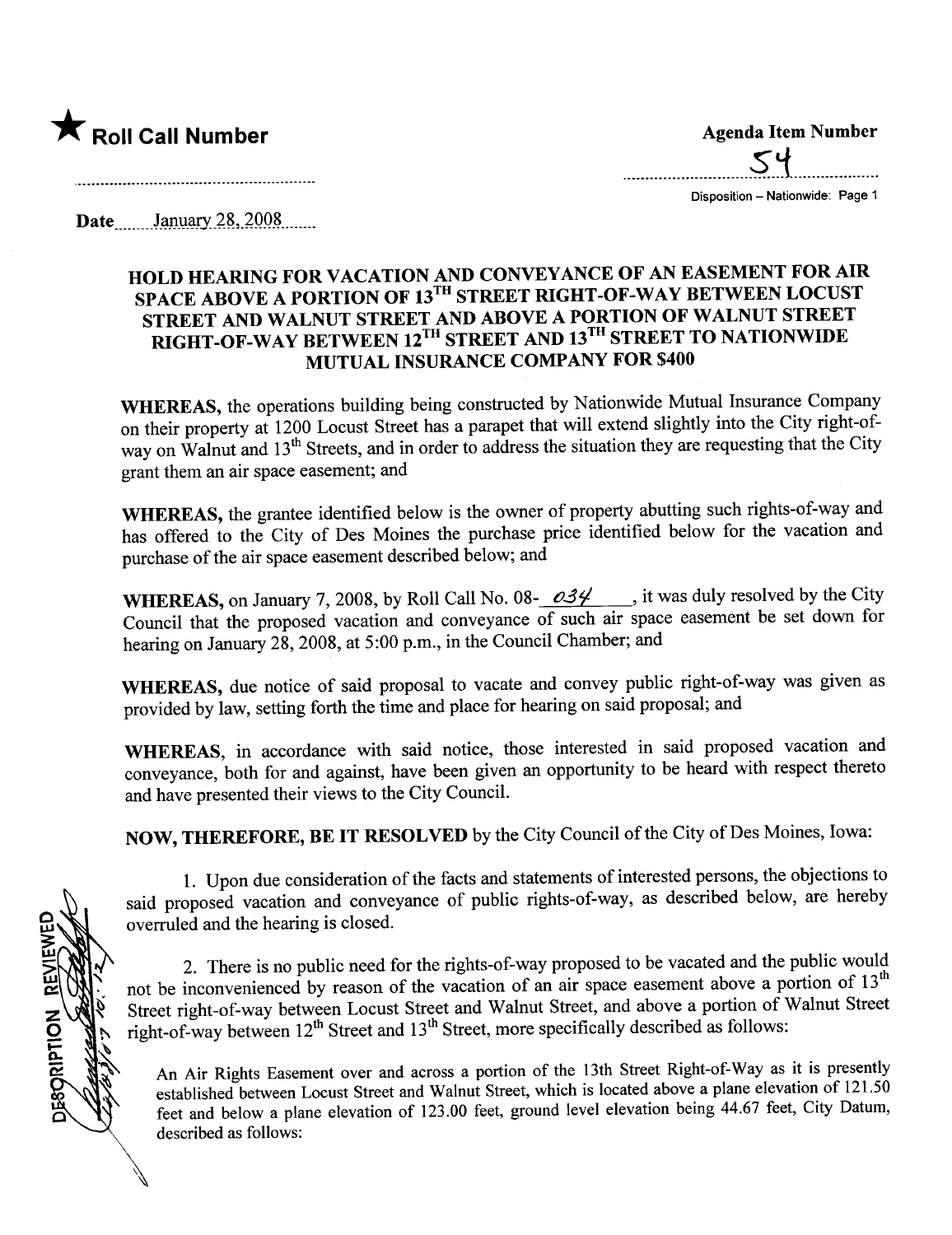

.................................s.y.............

Disposition - Nationwide: Page 2

### Date  $\frac{\text{January } 28, 2008 \dots}{\text{January } 28, 2008 \dots}$

Commencing at the Northwest Comer of the East 32.90 feet of Lot 6, Block 2, Allen's Addition, an official plat, all now included in and forming a part of the City of Des Moines, Polk County, Iowa, said Comer being at the intersection of the South Right-of-Way Line of Locust Street with the East Right-of-Way Line of 13th Street as each is presently established; thence, South 15°(Degrees) 16'(Minutes) 08"(Seconds) East along the West Line of the East 32.90 feet of said Lot 6 and along the East Right-of-Way Line of said 13th Street a distance of 5.16 feet to the Point of Beginning; thence, continuing South 15°16'08" East along the West Line of the East 32.90 feet of said Lot 6 and along the East Right-of-Way Line of said 13th Street a distance of 53.67 feet; thence, South 74°11'09" West a distance of 0.69 feet; thence, North 15°48'51" West a distance of 53.67 feet; thence, North 74°11'09" East a distance of 1.20 feet to the Point of Beginning, containing 51 square feet, more or less.

#### AND,

An Air Rights Easement over and across a portion of the Walnut Street Right-of- Way as it is presently established between 12th Street and 13th Street, which is located above a plane elevation of 121.50 feet and below a plane elevation of 123.00 feet, ground level elevation being 44.67 feet, City Datum, described as follows:

Commencing at a point 2.00 feet West of the Southwest Comer of Lot 4, Block 28, Keene & Poindexter's Addition, an official plat, and Campbell & McMullen's Addition, an official plat, all now included in and forming a part of the City of Des Moines, Polk County, Iowa, said point being at the intersection of the North Right-of-Way Line of Walnut Street with the East Right-of-Way Line of 13th Street as each is presently established; thence, North 74°(Degrees) 11'(Minutes) 19" (Seconds) East along the South Line of Lot 4 in said Block 28 and along the North Right-of-Way Line of said Walnut Street a distance of 1.71 feet to the Point of Beginning; thence, continuing North 74°11'19" East along the South Line of Lot 4 and 3 in said Block 28 and along the North Right-of-Way Line of said Walnut Street a distance of 79.17 feet; thence, South 15°48'51" East a distance of 1.14 feet; thence, South 74°11'09" West a distance of 79.17 feet; thence, North 15°48'51" West a distance of 1.14 feet to the Point of Beginning, containing 90 square feet, more or less;

#### AND,

Commencing at the Southeast Corner of Block 28, Keene & Poindexter's Addition, an official plat and Campbell and McMullen's Addition, an official plat, all now included in and forming a part of the City of Des Moines, Polk County, Iowa, said Comer being at the intersection of the North Right-of-Way Line of Walnut Street with the West Right-of-Way Line of 12th Street as each is presently established; thence, South 74°(Degrees) 11'(Minutes) 19"(Seconds) West along the South Line of Lot 1 in said Block 28 and along the North Right-of-Way Line of said Walnut Street a distance of 1.68 feet to the Point of Beginning; thence, South 15°48'51" East a distance of 1.14 feet; thence, South 74°11'09" West a distance of 79.17 feet; thence, North 15°48'51" West a distance of 1.14 feet to the North Right-of-Way Line of said Walnut Street and the South line of Lot 2 in said Block 28; thence, North 74°11'19" East along the North Right-of-Way Line of said Walnut Street and the South line of Lots 1 and 2 in said Block 28, a distance of 79.17 feet to the Point of Beginning, containing 90 square feet, more or less.

**DESCRIPTION**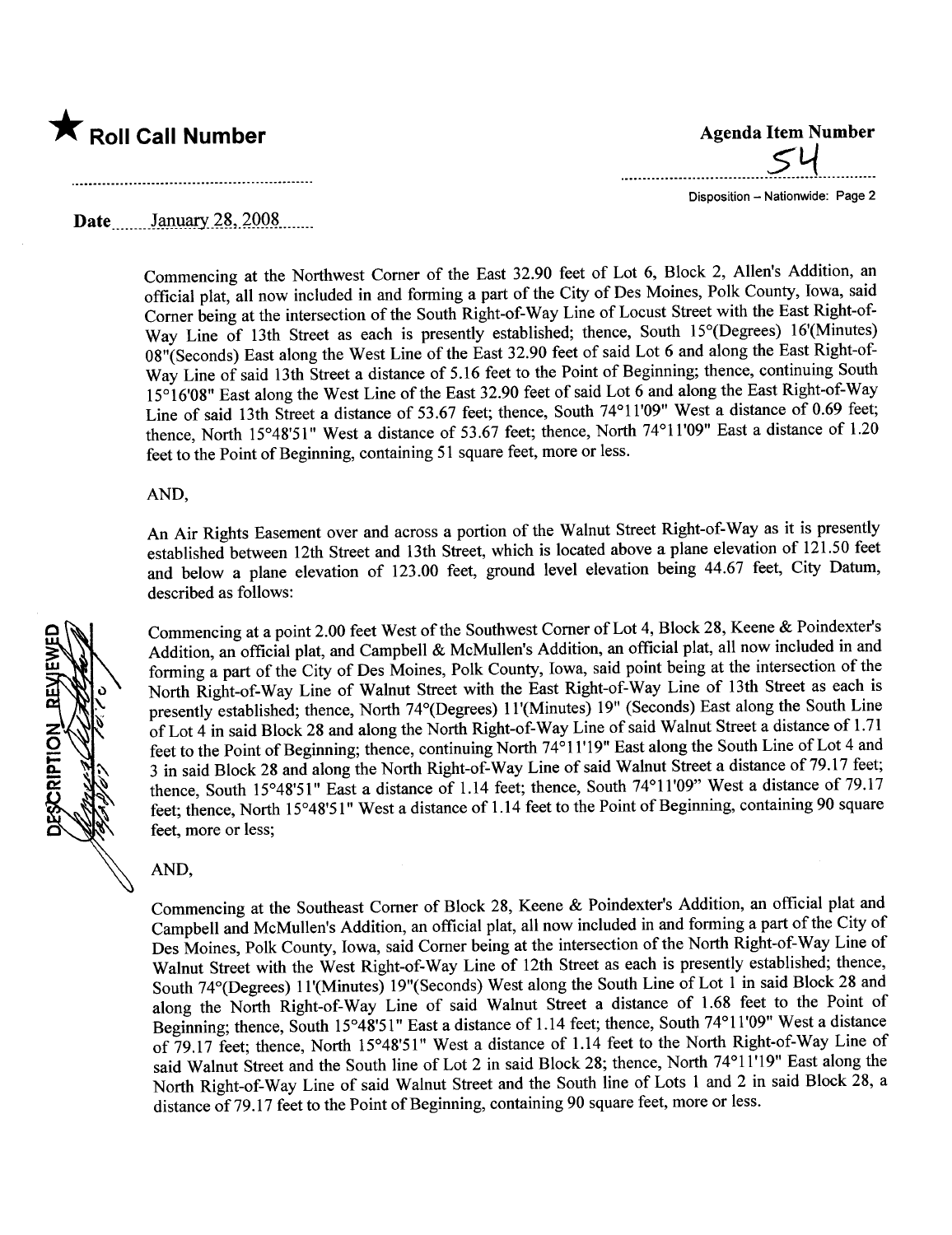

..................................................................:\................... 5-J1 Disposition - Nationwide: Page 3

Date January 28, 2008

3. That the sale and conveyance of such air space easement to Nationwide Mutual Insurance Company for \$400, together with payment by such grantee of the estimated publication and recording costs for this transaction, be and is hereby approved:

An Air Rights Easement over and across a portion of the vacated 13th Street Right-of-Way as it is presently established between Locust Street and Walnut Street, which is located above a plane elevation of 121.50 feet and below a plane elevation of 123.00 feet, ground level elevation being 44.67 feet, City Datum, described as follows:

Commencing at the Northwest Comer of the East 32.90 feet of Lot 6, Block 2, Allen's Addition, an official plat, all now included in and forming a part of the City of Des Moines, Polk County, Iowa, said Comer being at the intersection of the South Right-of-Way Line of Locust Street with the East Right-of-Way Line of 13th Street as each is presently established; thence, South 15°(Degrees) 16'(Minutes) 08"(Seconds) East along the West Line of the East 32.90 feet of said Lot 6 and along the East Right-of-Way Line of said 13th Street a distance of 5.16 feet to the Point of Beginning; thence, continuing South 15°16'08" East along the West Line of the East 32.90 feet of said Lot 6 and along the East Right-of-Way Line of said 13th Street a distance of 53.67 feet; thence, South 74°11'09" West a distance of 0.69 feet; thence, North 15°48'51" West a distance of 53.67 feet; thence, North 74°11'09" East a distance of 1.20 feet to the Point of Beginning, containing 51 square feet, more or less.

AND,

An Air Rights Easement over and across a portion of the vacated Walnut Street Right-of-Way as it is presently established between 12th Street and 13th Street, which is located above a plane elevation of 121.50 feet and below a plane elevation of 123.00 feet, ground level elevation being 44.67 feet, City Datum, described as follows:

Commencing at a point 2.00 feet West of the Southwest Comer of Lot 4, Block 28, Keene & Poindexter's Addition, an official plat, and Campbell & McMullen's Addition, an official plat, all now included in and forming a part of the City of Des Moines, Polk County, Iowa, said point being at the intersection of the North Right-of-Way Line of Walnut Street with the East Right-of-Way Line of 13th Street as each is presently established; thence, North 74°(Degrees) 11'(Minutes) 19" (Seconds) East along the South Line of Lot 4 in said Block 28 and along the North Right-of-Way Line of said Walnut Street a distance of 1.71 feet to the Point of Beginning; thence, continuing North 74°11'19" East along the South Line of Lot 4 and 3 in said Block 28 and along the North Right-of- Way Line of said Walnut Street a distance of 79.17 feet; thence, South 15°48'51" East a distance of 1.14 feet; thence, South 74°11'09" West a distance of 79.17 feet; thence, North 15°48'51" West a distance of 1.14 feet to the Point of Beginning, containing 90 square feet, more or less;

AND,

Commencing at the Southeast Corner of Block 28, Keene & Poindexter's Addition, an official plat and Campbell and McMullen's Addition, an official plat, all now included in and forming a part of the City of Des Moines, Polk County, Iowa, said Comer being at the intersection of the North Right-of-Way Line of Walnut Street with the West Right-of-Way Line of 12th Street as each is presently established; thence,

**DESCRIPTION**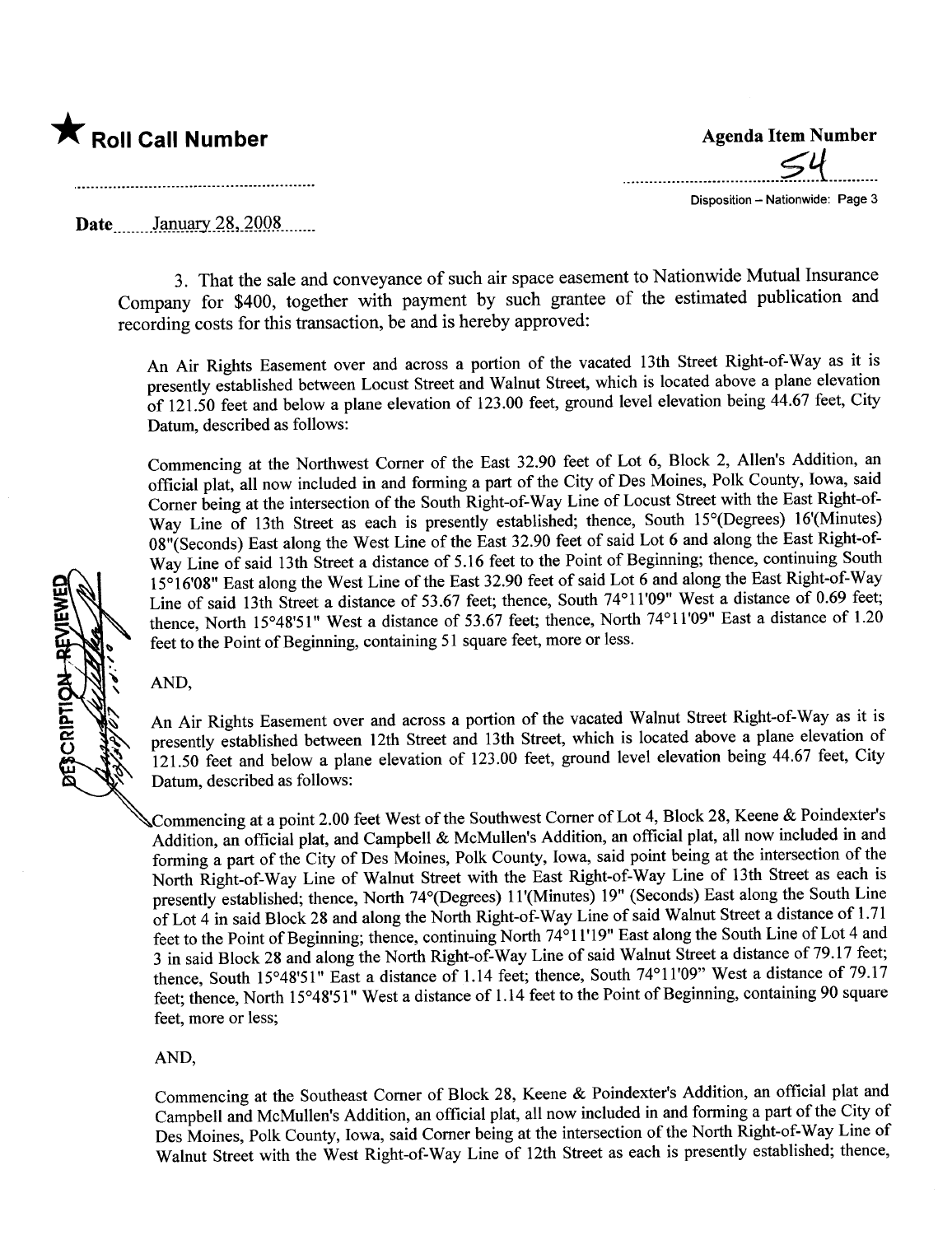

..\_...\_\_.\_----\_..\_-\_.\_---\_..\_\_....\_-~.~--\_.\_..\_--

Disposition - Nationwide: Page 4

Date January 28, 2008

................................................................................................

South 74°(Degrees) 11'(Minutes) 19"(Seconds) West along the South Line of Lot 1 in said Block 28 and along the North Right-of-Way Line of said Walnut Street a distance of 1.68 feet to the Point of Beginning; thence, South 15°48'51" East a distance of 1.14 feet; thence, South 74°11'09" West a distance of 79.17 feet; thence, North 15°48'51" West a distance of 1.14 feet to the North Right-of-Way Line of said Walnut Street and the South line of Lot 2 in said Block 28; thence, North 74°11'19" East along the North Right-of-Way Line of said Walnut Street and the South line of Lots 1 and 2 in said Block 28, a distance of 79.17 feet to the Point of Beginning, containing 90 square feet, more or less.

4. The Mayor is authorized and directed to sign the Offer to Purchase and the Easement for Use of Air Space Above City-owned Property for the conveyances identified above, and the City Clerk is authorized and directed to attest to the Mayor's signatue.

5. Upon final passage of an ordinance vacating the said right-of-way and upon proof of payment of the consideration plus \$113.00 for publication and recording costs, the City Clerk is authorized and directed to forward the original of the said Easement, together with a certified copy of this resolution and of the affdavit of publication of the notice of this hearing to the Real Estate Division of the Engineering Deparment for the purose of causing said documents to be recorded.

6. The Real Estate Division Manager is authorized and directed to forward the original of the Easement, together with a certified copy of this resolution and of the affidavit of publication of the notice of this hearing, to the Polk County Recorder's Office for the purpose of causing these documents to be recorded.

7. Upon receipt of the recorded documents back from the Polk County Recorder, the Real Estate Division Manager shall mail the original of the Easement and copies of the other documents to the grantees.

8. The proceeds from the sale of this property will be deposited into the following account: 2007-08 Operating Budget, Page 259, Property Maintenance, SP767.

DESCRIPTION REVEWED -"